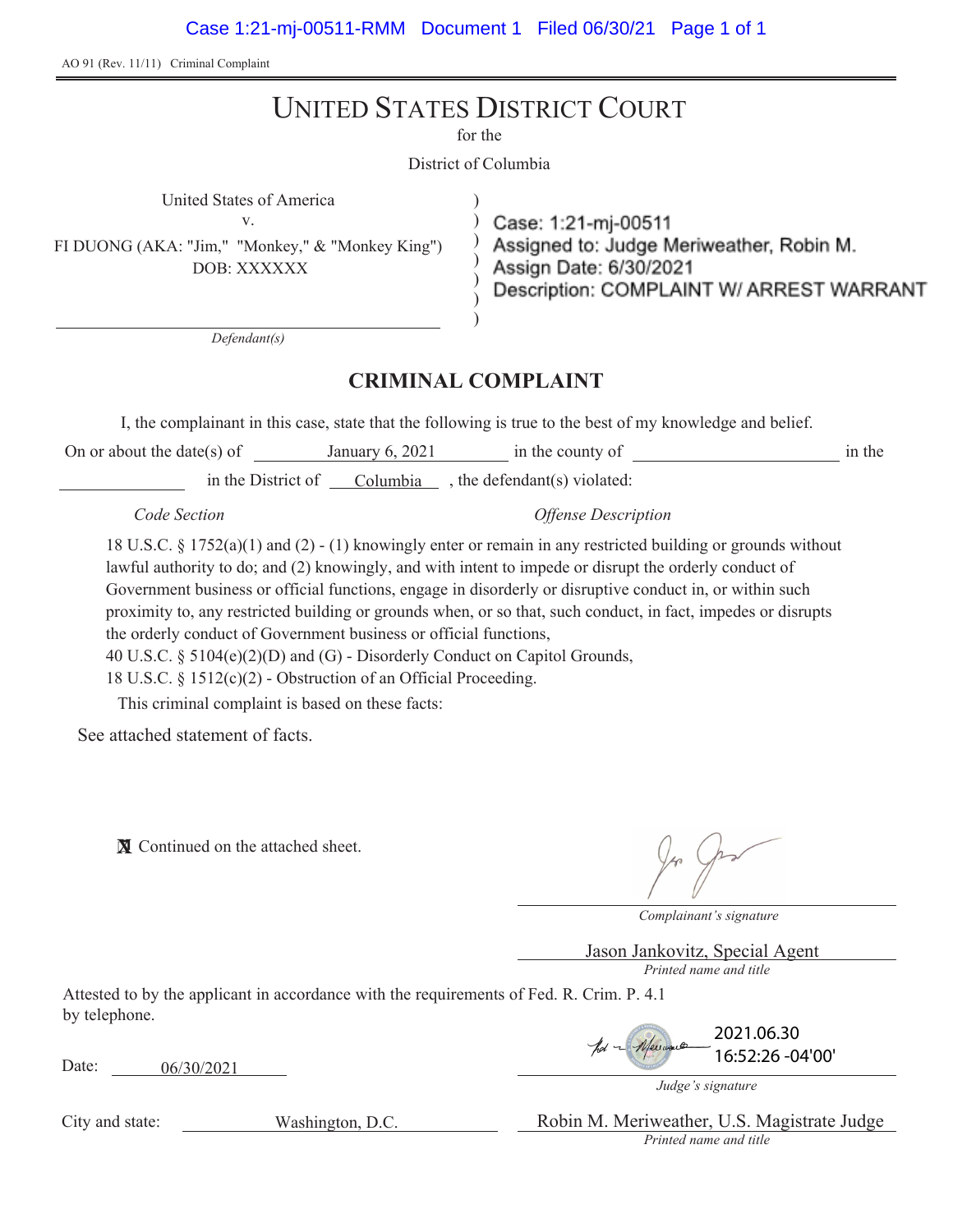# **STATEMENT OF FACTS**

I, Jason Jankovitz, your affiant, am a Special Agent with the Federal Bureau of Investigation ("FBI"), assigned to the Washington Field Office. I have been an FBI Special Agent since 2016. I hold an advanced degree in National Security Studies. I work as part of the Washington, D.C. Joint Terrorism Task Force, investigating crimes committed by racially motivated violent extremists and other domestic terrorism related matters. Additionally, I have received specialized training from the FBI relevant to the investigation of weapons, narcotics, and computer-related crimes, including computer forensics training. As a federal law enforcement officer, I am authorized by law or by a Government agency to engage in or supervise the prevention, detection, investigation, or prosecution of a violation of Federal criminal laws.<sup>1</sup>

The U.S. Capitol is secured 24 hours a day by U.S. Capitol Police. Restrictions around the U.S. Capitol include permanent and temporary security barriers and posts manned by U.S. Capitol Police. Only authorized people with appropriate identification were allowed access inside the U.S. Capitol. On January 6, 2021, the exterior plaza of the U.S. Capitol was also closed to members of the public.

On January 6, 2021, a joint session of the United States Congress convened at the United States Capitol, which is located at First Street, SE, in Washington, D.C. During the joint session, elected members of the United States House of Representatives and the United States Senate were meeting in separate chambers of the United States Capitol to certify the vote count of the Electoral College of the 2020 Presidential Election, which had taken place on November 3, 2020. The joint session began at approximately 1:00 p.m. Shortly thereafter, by approximately 1:30 p.m., the House and Senate adjourned to separate chambers to resolve a particular objection. Vice President Mike Pence was present and presiding, first in the joint session, and then in the Senate chamber.

As the proceedings continued in both the House and the Senate, and with Vice President Mike Pence present and presiding over the Senate, a large crowd gathered outside the U.S. Capitol. As noted above, temporary and permanent barricades were in place around the exterior of the U.S. Capitol building, and U.S. Capitol Police were present and attempting to keep the crowd away from the Capitol building and the proceedings underway inside.

At such time, the certification proceedings were still underway and the exterior doors and windows of the U.S. Capitol were locked or otherwise secured. Members of the U.S. Capitol Police attempted to maintain order and keep the crowd from entering the Capitol; however, around 2:00 p.m., individuals in the crowd forced entry into the U.S. Capitol, including by breaking windows and by assaulting members of the U.S. Capitol Police, as others in the crowd encouraged and assisted those acts.

Shortly thereafter, at approximately 2:20 p.m. members of the United States House of Representatives and United States Senate, including the President of the Senate, Vice President

<sup>&</sup>lt;sup>1</sup> An agent involved in the present investigation was involved in a line-of-duty shooting. That shooting is presently under investigation by the Department of Justice.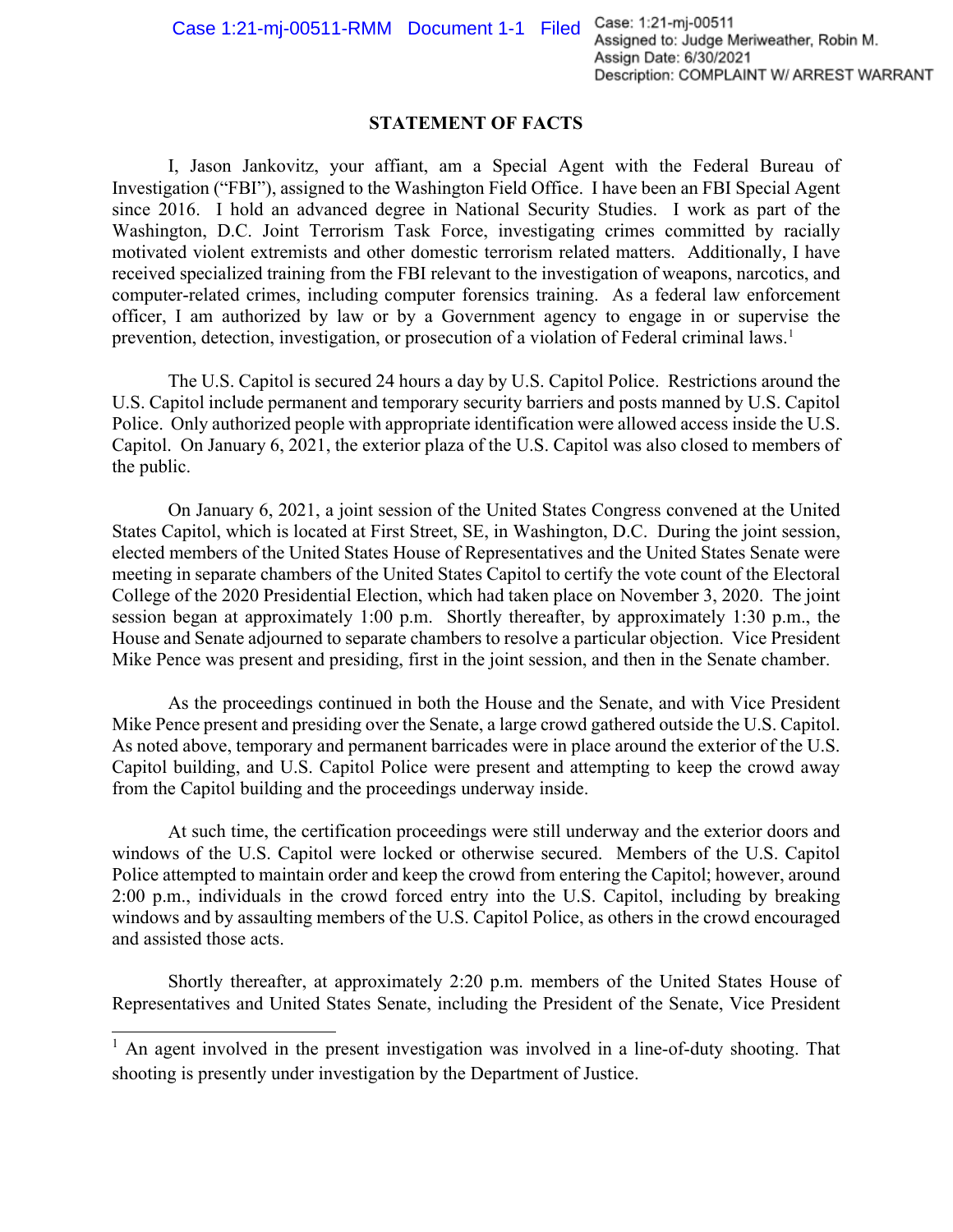## Case 1:21-mj-00511-RMM Document 1-1 Filed 06/30/21 Page 2 of 14

Mike Pence, were instructed to—and did—evacuate the chambers. Accordingly, the joint session of the United States Congress was effectively suspended until shortly after 8:00 p.m. Vice President Pence remained in the United States Capitol from the time he was evacuated from the Senate Chamber until the sessions resumed.

During national news coverage of the aforementioned events, video footage which appeared to be captured on mobile devices of persons present on the scene depicted evidence of violations of local and federal law, including scores of individuals inside the U.S. Capitol building without authority to be there.

On the morning of January 6, 2021, FI DUONG and an associate of his (ASSOCIATE 1) introduced themselves to a Metropolitan Police Department Undercover Employee (MPD UCE) in the vicinity of Freedom Plaza, Washington, D.C. DUONG asked the MPD UCE if he/she was a "patriot," to which the MPD UCE responded in the affirmative and asked DUONG the same question. DUONG responded by claiming to be an "operator."

Later that afternoon, the MPD UCE observed DUONG kneeling by a marble fence on the West Terrace of the U.S. Capitol building, past the line of police officers and the construction scaffolding which were in place on January 6, 2021. The location where DUONG was observed is known to be within what was a restricted zone on January 6, 2021. DUONG and the MPD UCE exchanged greetings to one another but did not communicate further. DUONG did not appear to be interacting with anyone else.

According to records obtained through a search warrant served on Google LLC, a mobile device associated with  $XXXXXX(\omega)$ gmail.com was present at the U.S. Capitol on January 6, 2021. Legal process to Google confirmed DUONG is the user of the account XXXXXXXX@gmail.com. Google estimates device location using sources including GPS data and information about nearby Wi-Fi access points and Bluetooth beacons. This location data varies in its accuracy, depending on the source(s) of the data. As a result, Google assigns a "maps display radius" for each location data point. Thus, where Google estimates that its location data is accurate to within 10 meters, Google assigns a "maps display radius" of 10 meters to the location data point. Finally, Google reports that its "maps display radius" reflects the actual location of the covered device approximately 68 percent of the time. In this case, Google location data shows that a device associated with  $XXXXXXX(X)$  was within the U.S. Capitol between 2:50 p.m. and 3:08 p.m. Google records show that the "maps display radius" for this location data was less than 100 feet, which encompasses an area that is entirely within the U.S. Capitol building geofence.

On January 13, 2021, the MPD UCE introduced an FBI undercover employee (UCE) and DUONG. During this meeting, UCE learned that DUONG belonged to a loosely affiliated, unnamed group of like-minded individuals, including ASSOCIATE 1. When describing the group, DUONG compared it to a known militia group located in Northern Virginia, but stated his group's mission was different because they "can't be out in the open" and asserted they need to be "a little bit more cloak and dagger." DUONG said he had thought about leaving Virginia to move to Texas but he decided against it because he said, "at some point you have to take a stand." DUONG also noted that the group intended to participate in future events and opined "it would be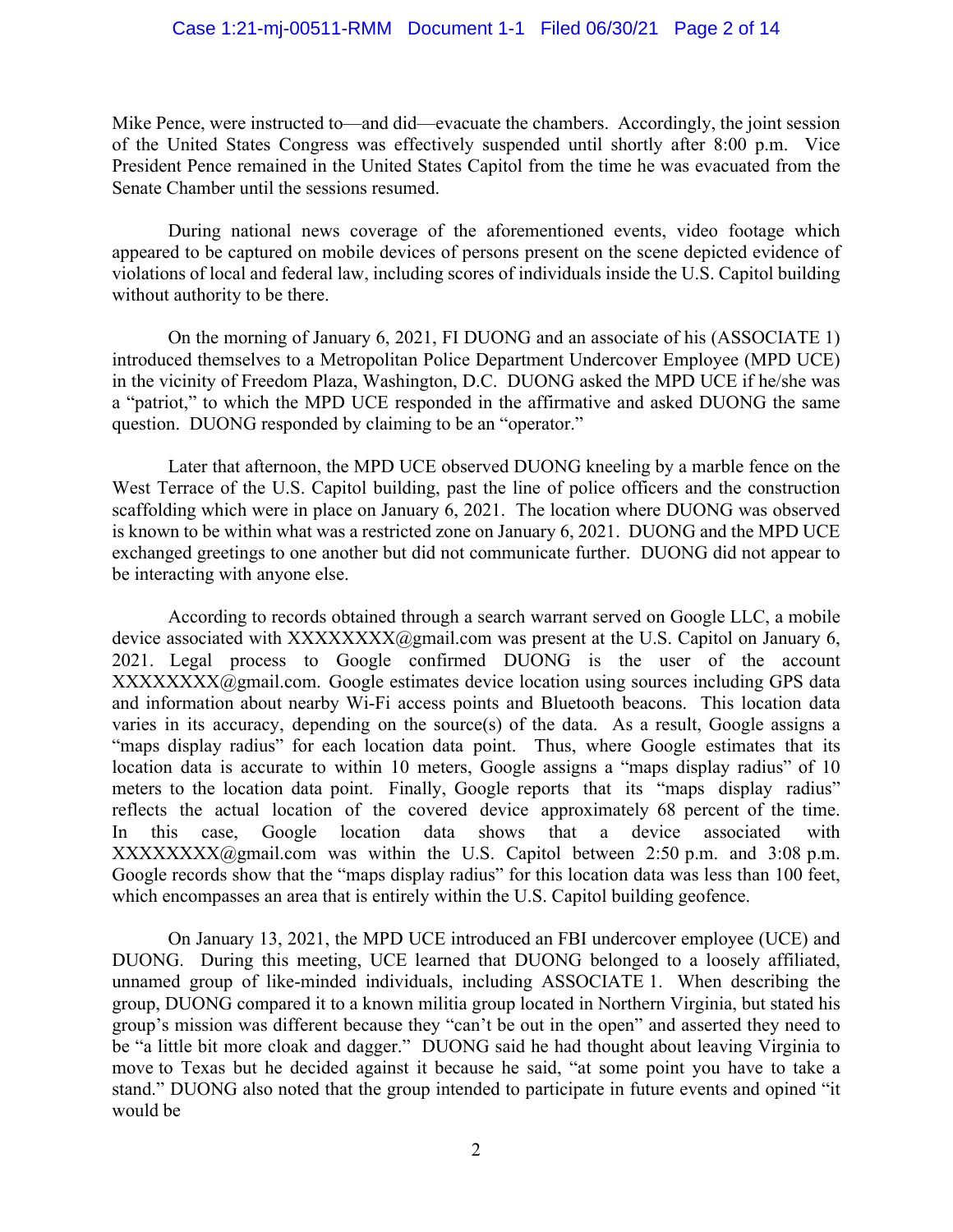good for me to get whatever information I can for the activities going on in the Capitol, around here in Northern Virginia." He stated "My objective is to find guys, local to this area, guys that we can, kind of, exchange information, build a more robust network. And I think that's key, especially with everything going no right now, as much as I hate the situation, we have to accept it as well. And so how do we deal with it? Community. And this is how we build resistances and what not, in terms of planning for what will inevitably come as a worst, right? Worst case scenario for any people that, freedom loving, liberty minded, pro 2A type of folks… and our focus is predominantly Virginia 2A, Virginia first, 2A. But to what end will Virginia still remain Virginia. Because I grew up here. My blood is Virginia and I'd hate to leave it. And that was something that he an I have talked about, we should uproot and just go to Texas. Me, cause I'd hate to leave Virginia like that. For me, you can only run for so long, eventually you got to make a stand. I spent, my family spent two generations running from communists. First in China and then in Vietnam, now we're here. And at a certain point, you just gotta make a stand." Based on my training and experience, as well as the context, I believe "2A" is a reference to the Second Amendment, which includes the right to keep and bear arms.

Also on January 13, DUONG indicated he was at the rally in Washington, D.C. on January 6 and that he was wearing all black in an effort to look like a member of Antifa.<sup>2</sup> He also said his vehicle was conducive for stashing his carbine. DUONG told a story about infiltrating an Antifa group and attending one of their meetings at the Eden House in Washington, D.C. ASSOCIATE 1 also told UCE that he and DUONG went to the rally at the U.S. Capitol on January 6 as well.

DUONG added UCE to an encrypted messaging platform chat populated by various members of DUONG's group. On January 18, 2021, DUONG sent the following message to the group describing his activities on January 6: "Once we found a corner I parked while one of our guys went to the capital building with letter we had written to our lawmakers. After that we departed. Saw no reason to stay much longer. I saw a group of guys they seem to have coordinated prior to the day's events. They passed a crowbar from the back to the front and that was used to breech the capital. I have that on video."

On or about January 18, 2021, UCE had the following conversation with DUONG on the encrypted messaging platform:

> UCE: "Hey brother, you were masked up in the Capitol right?" DUONG: "Yeah thoroughly. Why?" UCE: "I keep hearing about good people getting hunted down for this shit. Just paranoid"

 $<sup>2</sup>$  Antifa, short for Anti-Fascist, does not describe a particular group, but rather describes people</sup> who adhere to what they label as "anti-fascist beliefs." The term Antifa is often associated with anarchist extremists, individuals who, in addition to holding so-called anti-fascist beliefs, are also opposed to capitalism and the current form of the U.S. government and advocate violence. Anarchist extremists are often associated with violent criminal behavior that is carried out in service of anarchist extremist ideology. Anarchist extremists often seek out violent right wing extremists at public gatherings.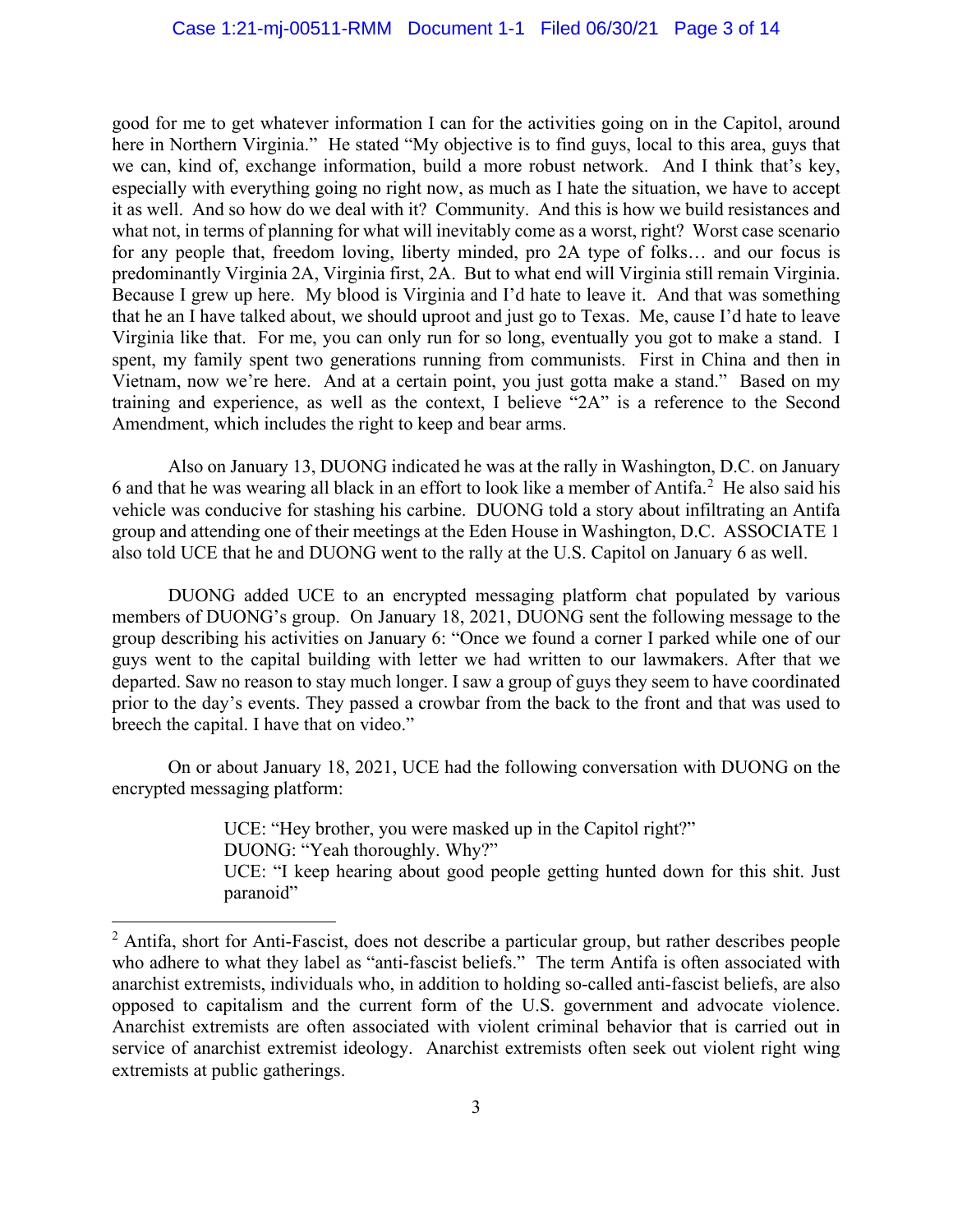#### DUONG: "I'm well aware"

On a call to UCE on January 22, 2021, DUONG stated that he was not with anyone during the U.S. Capitol siege but was there by himself documenting everything going on. He indicated that he was in the Capitol on January 6, 2021, telling UCE that he saw suspected Antifa there and that he "saw a group of people bring a crow bar from the end of the crowd all the way up to where the Capitol doors were. I saw that, and I have it, I got that on video." When UCE asked where he had seen that, DUONG replied, "This was outside going in. So this was when the people were still like on the outside of the building. And I watched, essentially, what amounted to a breaching team… that's what I saw. That's what I picked up on camera." He later explained, "Even after they had left, ya know the senators, the congressmen, they had left the Capitol building, they were still letting people in, it kind of developed into a guided tour. You know where you had the Capitol Police there, you had National Guard there, yet, very interesting sort of event, and this was around like 2:30, this was around 2 to 3:30, again, when I was documenting most of this stuff." He also said he did not necessarily approve of actions taken on January 6 at the U.S. Capitol and that it probably did more to hurt President Trump than to help him.

DUONG also opined that he likes to be connected to militias in the area and know which groups are organized and that it is important for the groups to stay "nice and tight—if you know what I mean." He also said because of where he is located geographically, he has to be very careful in "how [he] say[s] certain things" and cannot be as overt about certain things that he wishes to be.

On February 12, 2021, UCE met with DUONG, ASSOCIATE 1, and other members of DUONG'S group at a house in Alexandria, Virginia. The group called themselves "a Bible study." Two Bible verses were discussed, and the group spent the rest of the meeting discussing details of the group and planning future group activities. The future activities included Bible studies, but also included activities such as firearms and other training events. On other occasions, the group has considered conducting training in physical fitness, combatives (i.e., training in hand-to-hand combat), and driving skills. During the meeting on February 12, ASSOCIATE 1 discussed the potential for acquiring a private chat server that could be housed at the DUONG's residence to ensure the group could have more secure communications. These efforts to acquire a private server are assessed to be an effort to subvert potential law enforcement surveillance efforts. The group eventually did acquire a server, but it is not housed at DUONG's residence.

Later at the event on February 12, DUONG started talking about being in the U.S. Capitol on January 6. He said he had footage of a crowbar being passed from the back of the crowd to where he was in the back of the Capitol. He also referenced a secondary breach in a different location of the U.S. Capitol. DUONG further said he was grazed with a rubber round that hit his shoulder while he was inside the Capitol. DUONG later that day talked again about going into the Capitol and said when he went in, he was "just recording as like a journalist," using quotes with his fingers when saying this to indicate his sarcasm. DUONG stated that he looked like Antifa while he was at the event. DUONG later expressed concern about law enforcement, specifically the FBI, in labeling what "we were doing" (referring to the U.S. Capitol riot) as right-wing extremism and terrorism.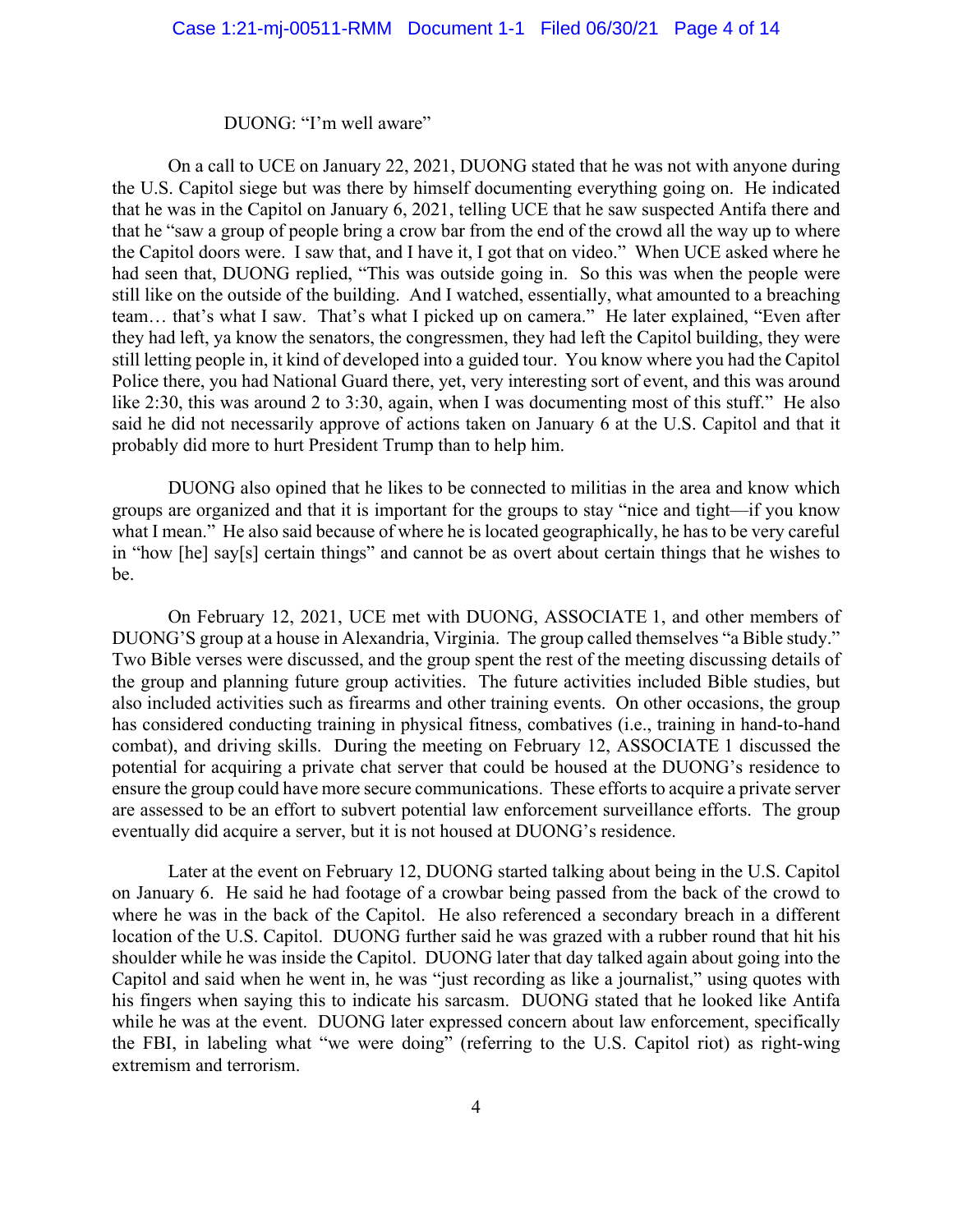## Case 1:21-mj-00511-RMM Document 1-1 Filed 06/30/21 Page 5 of 14

In addition, during the February 12 meeting, DUONG and ASSOCIATE 1 discussed a Virginia secession movement called "the State of Appalachia." DUONG opined that this could be the most peaceful way to separate from the U.S. government, saying it was "the most peaceful way of avoiding any sort of conflict and if they have a problem with it, hey, we can settle this like men." ASSOCIATE 1 then commented "a semi-autonomous region is how I would like to see that go. I like the Constitution; I don't like the Democratic shit this region keeps voting for." DUONG later elaborated on his desires for a secession of Virginia by saying, "peaceful separation is sort of the phrase we're going for here is, cause we're not looking to overthrow the government, whatever loony shit you wanna do, go ahead, but we don't want no part of it."

At the event on February 12, DUONG had multiple firearms and boxes of ammunition at his house in Alexandria, Virginia, including an AK-47 with a magazine inserted into the magazine well on his bed, which was located near the basement entrance to the house. DUONG said he is in the process of acquiring a suppressor for his AK-47. He said he was applying for the National Firearms Act (NFA) approval with the ATF and working with a licensed firearms dealer in Fairfax County, Virginia, to purchase the suppressor. On March 15, 2021, DUONG informed the group that "My suppressor came in." On March 30, 2021, he reported that he had "to wait until ATF approved my form 1." Based on my training and experience, I believe DUONG was referring to the form required to register a firearm under the NFA, known as Form One.

DUONG also coordinated additional surveillance efforts on the U.S. Capitol. On February 10, 2021, DUONG had the following conversation with UCE on the encrypted messaging platform regarding surveillance of the U.S. Capitol:

> DUONG: "Are you in DC?" UCE: "Fredericksburg" UCE: "What's up? Why you asking? Count me in for Friday…just lemme know what I can bring" DUONG: "One of our guys is patrolling the green zone. Getting idea of what they're doing. Are you familiar with SALUTE reports? Size, Activity, Location, Unit/Uniforms, Time and Equipment. No shame, it's been a while. This is the time to brush up on these things. Antifa have been read through army and Marine Corp manuals and are using these techniques as well."

On the same date, ASSOCIATE 1 added, "[I] Took footage of some of the Capitol's west and east faces. Scaled the south. Felt self-conscious so I left before taking the north. Will upload to [an online encrypted cloud storage service] when I get home." ASSOCIATE 1 also asked two members in the encrypted messaging platform chat directly, "Are you both cycling the Capitol tonight?"…"You sure it wouldn't be a good opportunity to see how they act when they think no one's around? We can take a car." DUONG responded, "You are more than welcome to go." ASSOCIATE 1 continued, "Eh…they saw my plates last night. Different car."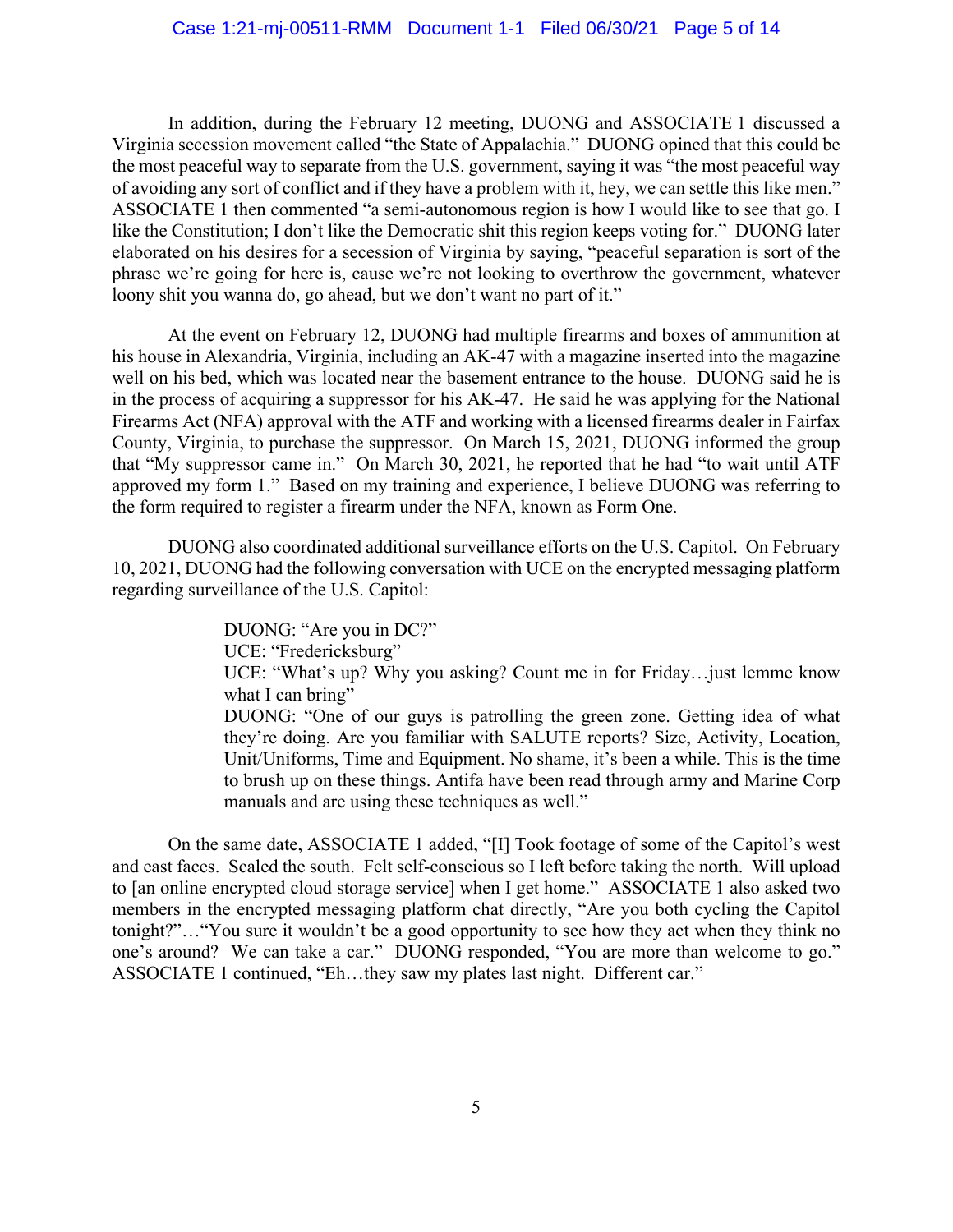On February 13, DUONG and ASSOCIATE 1 had the following conversation on the encrypted messaging platform regarding surveillance of the U.S. Capitol:

> ASSOCIATE 1: "How do we feel about an Intel run around the Capitol tonight? Fewer of them out. Posture may be lowered. Good opportunity to expose weaknesses."

> DUONG: "Poke and prod. But have a legitimate reason to go. Visit a restaurant or something. Get something cheap. Walk around a bit."

> DUONG: "The macro game plan will be non-compliance. Force them to be heavy handed in there response."

On April 2, 2021, ASSOCIATE 1 notified the encrypted messaging platform group of his intention to conduct surveillance on the Capitol and was later observed driving around the U.S. Capitol. When asked about this activity and other surveillance footage which ASSOCIATE 1 took of the U.S. Capitol, ASSOCIATE 1 stated, "I got rid of most if not all of it. He [DUONG] still has it tho."

On March 20, 2021, DUONG brought in to speak to his group a person he described as "my three percenter contact," ASSOCIATE 2. I believe that DUONG was indicating that ASSOCIATE 2 was a member of the far-right militia the Three Percenters. Militia extremists sometimes call themselves three percenters ("III%ers" or "threepers") based on the myth that only three percent of American colonists took up arms against the British during the American Revolution. Some III%ers regard the present-day US Government as analogous to British authorities during the Revolution in terms of infringements on civil liberties. While many independent or multi-state militia groups incorporate III% in their unit names, the term is less indicative of membership in a single overarching group than it is representative of a common belief in the notion that a small force with a just cause can overthrow a tyrannical government if armed and prepared.

ASSOCIATE 2 addressed DUONG's group at a meeting at his house in Alexandria, Virginia on March 20, explaining that some of the people that went into the Capitol were smart and wore a mask, and as a result, law enforcement could not identify them. In response, DUONG raised his hand and laughed, stating "I was wearing all black and wearing two different kinds of masks." Another member of the group, ASSOCIATE 3, then said to DUONG, "But you weren't there." DUONG corrected him, stating "I was there actually."

One of the masks DUONG was wearing was white with an image of a facial expression on the mask. When discussing the mask with the MPD UCE on January 6, 2021, DUONG explained the mask was a Japanese style mask. The below picture 1 was captured using open-source research from DUONG's social media account on the site Telegram and depicts a mask matching the description provided by the MPD UCE. Picture 2 was captured by U.S. Capitol cameras on January 6, 2021. Picture 3 was is a still image from the video taken by DUONG on January 6, 2021 and shared with the encrypted messaging platform group and depicts what appears to be the same individual in a red hat, blue facemask with a white mark, and a black and yellow hooded jacket and a grey hooded jacket next to DUONG.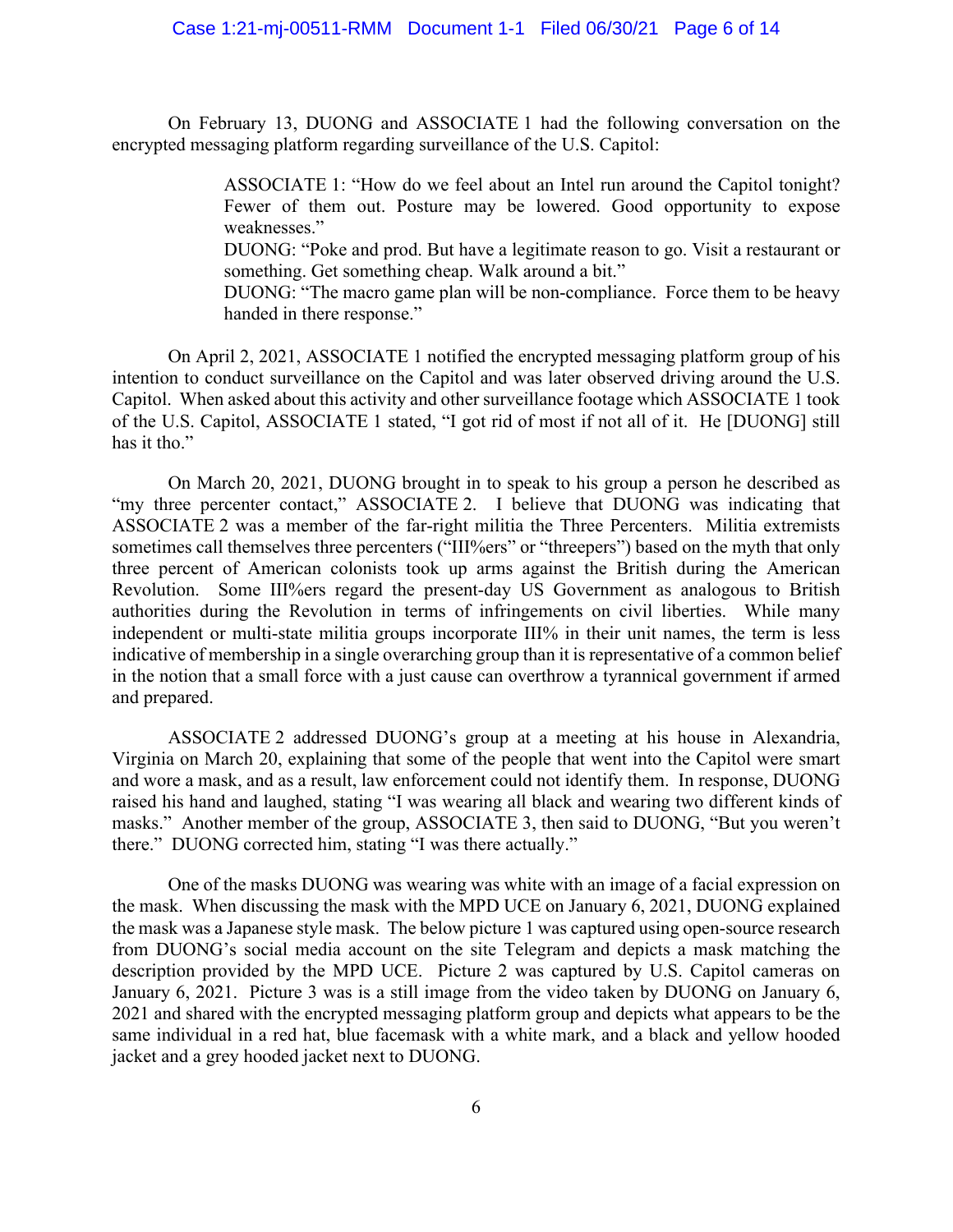

Picture 1



Picture 2



Picture 3

On March 31, 2021, UCE asked if DUONG took footage while he was in the Capitol and DUONG confirmed that he had. DUONG separately indicated that he had used ASSOCIATE 1's video camera to take the footage. DUONG said, "I was right in front when they smashed the doors...I also got footage of the Capital Police shooting the rubber bullets at us." UCE also asked DUONG if he thought the government was going to come after the group or if Antifa would and DUONG said, "there's always that possibility. But honestly, it could be both. So, it's for both contingents." Later on, UCE commented that a lot of the people that stormed the Capitol were now locked up and DUONG said, "I see that as an opportunity. With every great revolution, you go to the prisons and you break them out. It's just a matter of figuring out where the prisons are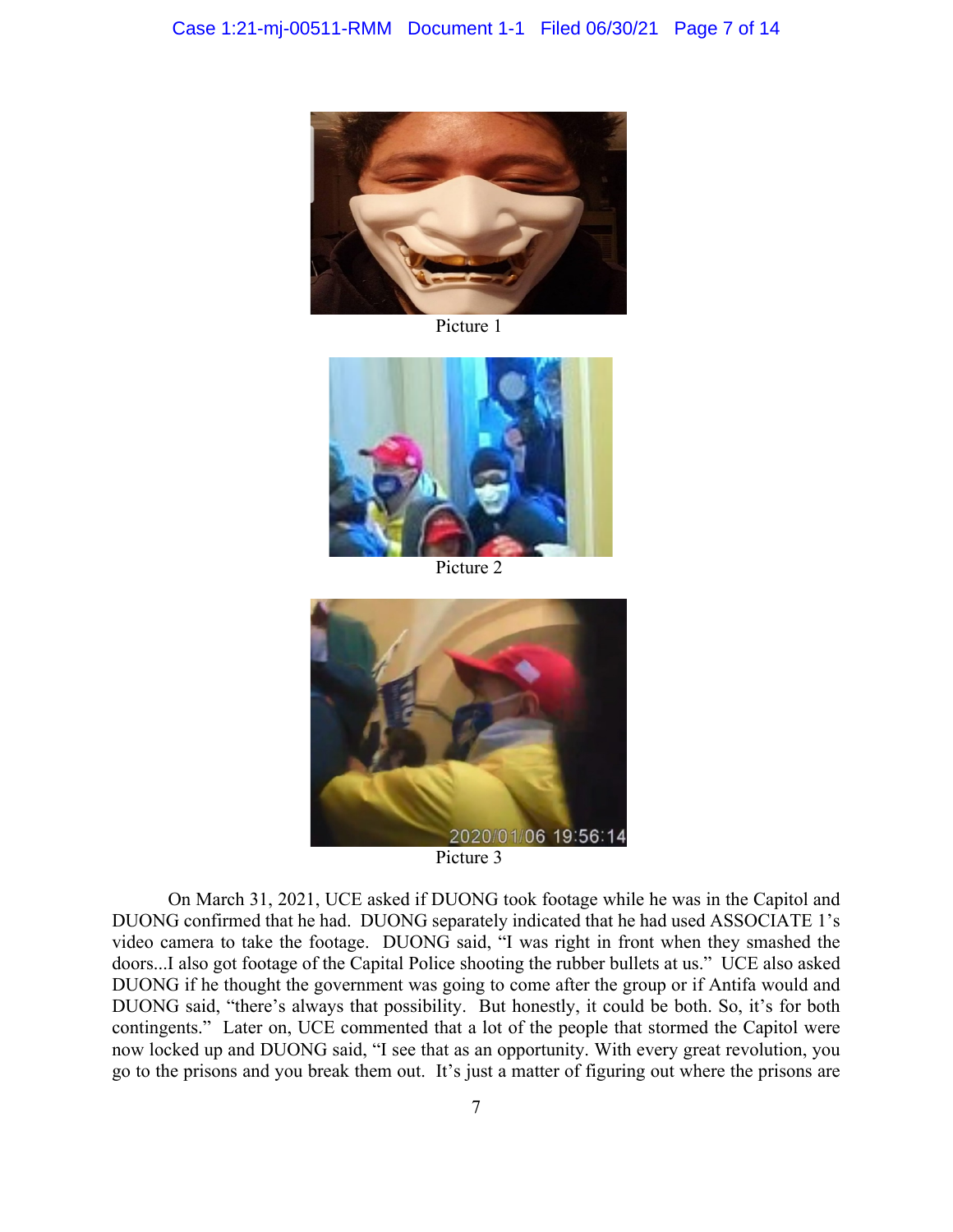and that should all be public information. In theory, how many of those guards are equipped in a sense of protecting people from breaking into prison...in theory, if we needed to break people out of prison to add to our numbers, to add to the rank, or even to, hell, to sow discord...what that does is add stress to the system."

On or about April 2, 2021, ASSOCIATE 1 sent a link to videos posted to the website Dailymotion, a video-sharing website. DUONG later confirmed that he had taken those videos on January 6, 2021, at and inside the U.S. Capitol.

In the video sent on April 2, 2021 of DUONG's activities inside the Capitol on January 6, 2021, DUONG records individuals on the West Terrace of the building breaking windows and doors to the U.S. Capitol building. While on the West Terrace, DUONG is surrounded by other protestors yelling comments such as "Everybody inside," "Stop the steal," "Fight for Trump," and "Traitor." Based on my training and experience, as well as the context, I believe these individuals were referring to stopping the certification of the vote count of the Electoral College of the 2020 Presidential Election. DUONG can be heard cheering individuals on as they make entry into the building through the breach points they established. DUONG records U.S. Capitol Police engaging protestors with less-than-lethal rubber bullets. He records a conversation between two protestors discussing the activities of other protestors inside the U.S. Capitol Building who were stealing things and sitting in the office spaces within the building.

On April 8, 2021, DUONG explained to UCE that he climbed the wall of the U.S. Capitol before he entered it. DUONG confirmed that one of the voices heard yelling in the videos was DUONG's voice. He said, "I was screaming and yelling so my voice was shot to hell." UCE asked if the yelling of, "This riot is only a peel of the onion [phonetic], we have millions!" was DUONG, and DUONG confirmed it was. UCE also asked about the yelling of "I'm coming for you, Nancy," and DUONG said that was not him.

The following comments are heard during the video. Based on the consistent voice and volume of the comments heard throughout the video, and on DUONG's admission to UCE of having made some of the statements, I believe these comments were made by DUONG:

- "Our House!"
- "Go, go, go, go, go!" (Made after the doors are breached in the U.S. Capitol's Senate wing door.)
- "Let's go!"
- "Second wave!"
- "I'm here to bear witness."
- "This riot is only a peel of the onion [phonetic], we have millions"
- "Go ahead, go ahead, get in." (Said while putting his hand on another man's back and pushing him forward towards the Senate Wing Door.)
- "We're coming for you Nancy."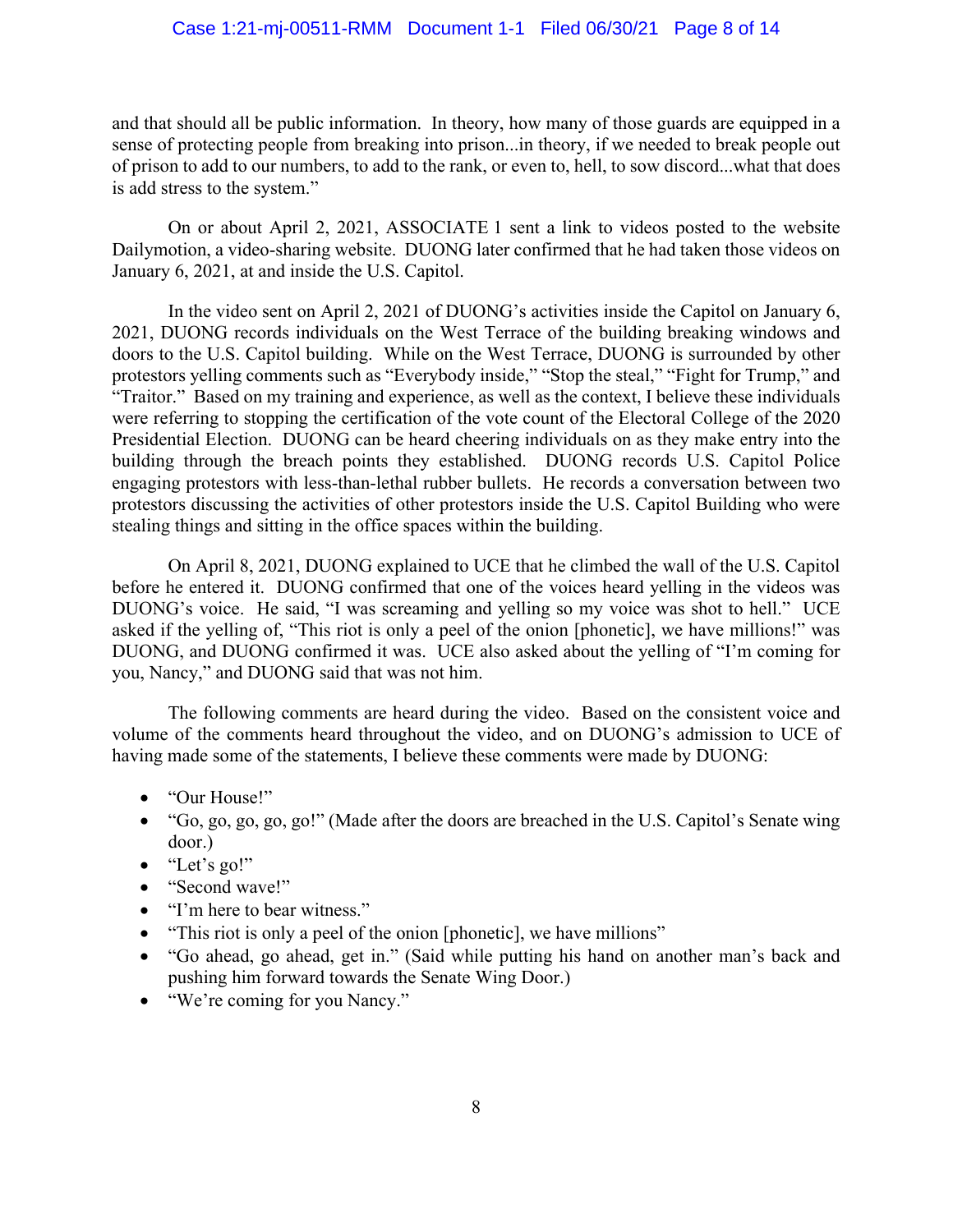#### *DUONG's Interest in Violence*

DUONG has repeatedly expressed his willingness to engage in conflict, including violence, against groups that shared different views than his own. For example, on or about April 2, 2021, DUONG messaged the group on the encrypted messaging platform to tell them "Attention! Derek Chauvin trial begins this week. Be cautious to those of you in the cities. Will be available for emergency QRF. Will have separate channel for those within Northern Virginia. Good luck and Godspeed to you all." On or about March 23, 2021 in response to a news link titled "BREAKING: BLM Protesters Mob Store, Trapping 100," DUONG advised the group to "Make sure your rifles are zeroed." In response to a conversation about increased gun laws in the United States, DUONG stated, "But they will not be unscathed from the political fallout. The consequences will be tremendous, potentially the spark to kick off the next hot civil conflict. Key is this. Regardless of what they do. Nothing for us changes. Keep your guns and be ready to use them." In response to a conversation about active shooter situations, COVID-19, and Antifa and Black Lives Matter protests, DUONG commented, "Regardless with what happens, nothing changes for us. Dig deep and stand firm."

DUONG also shared an excerpted post with the group that he described as "relevant": "My goal here is to outline the current 'state of play' in what could be called the second American Civil war. . . . What does matter is that the longer this portion of the population goes without political redress of their grievances, the more desperate they become, and the more likely they are to resort to violence. By locking someone out of the political process, they are forced to seek other methods to enact change. Of course, the first to act out are the most unstable, and those who feel they have no possible road to an acceptable future under the current system of government, which is why the opening salvos have been fired by low status individuals who believe they have nothing to lose and everything to gain. But as time goes on and the noose tightens the people who have been excluded from the political process become more desperate . . . ."

On March 31, 2021, UCE asked DUONG about his affiliation with the Three Percenter militia organization and DUONG said he had attended rallies with them but had never officially affiliated with the group. DUONG said he liked being unaffiliated and being able to take action independently. DUONG then later discussed his goals for the group and said, "for me, right now, my goal is in building the infrastructure first, to then building up the individuals that will compose of this, perhaps long after I'm gone...and, I'm kind of at a point right now that I'm writing letters to my son. If I get into a gun fight with the feds and I don't make it, I want to be able to transfer as much wisdom to my son as possible. I've got the manuscript, I've got my, what do you call it, I can't even think of the word. It's like what a lot of serial killers write, their manifestos. I'm writing my manifesto to my son about, like, don't be consumed by the propaganda, always fight, always go against the grain, most people are fucking stupid."

On May 21, 2021, DUONG was discussing his family's property and said, "It's at least 25 yards. I have my little range finder...I've measured out all the major landmarks around here. So I know if the federales ever come and they're standing at one of my designated spots, I know exactly what distance they're at." Later in that conversation, DUONG said, "Put some range flags up too...Let me get my windage. Uh, there we go. Got it. If it's under a hundred yards, you don't have to worry about that bullshit...ya know, I just like to talk shit. Especially all the normies are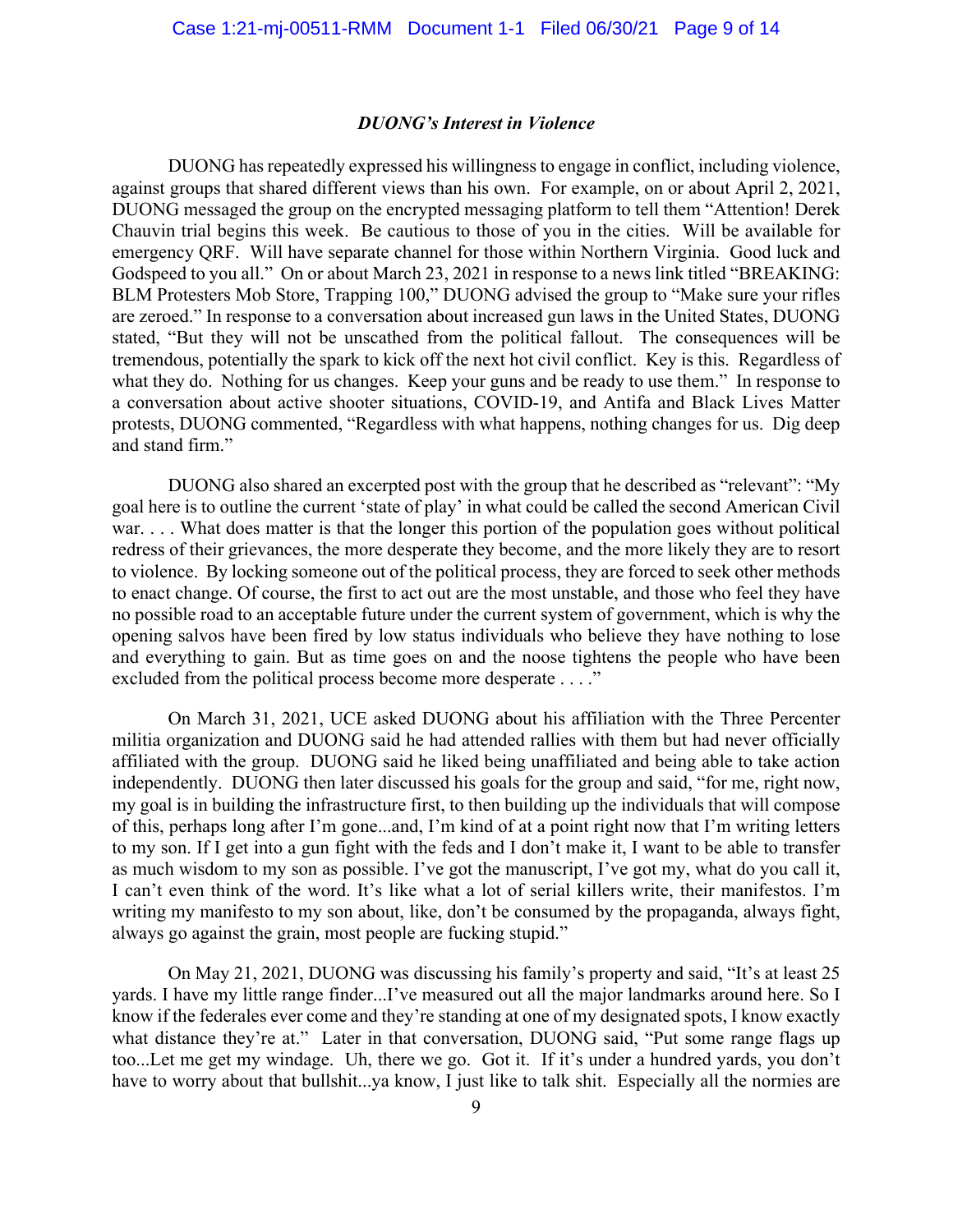like, oh my god, a hundred yards is so far. If anyone's ever shot at a hundred yards with a rifle, it's cake."

#### *DUONG's Interest in Destructive Devices, Including Molotov Cocktails*

On May 21, 2021, UCE arrived for a group meeting at DUONG's house in Alexandria, Virginia and observed five cardboard boxes filled with glass bottles, and separated with cardboard dividers, positioned on the driveway next to the residence. There were approximately 50 glass bottles in these boxes.

Later in their meeting, DUONG told the group that ASSOCIATE 4 would be stopping by during one of his work breaks. ASSOCIATE 1 replied, "Oh, me and him get along about as well as brake fluid and pool chlorine. Which would make an opportunistic weapon given the opportunity." DUONG responded to this by saying, "I was about to say, I was thinking of...ammonium cel-ummm, it's like bleach, mix it up with a few other things, like basic household chemicals, you get mustard gas." ASSOCIATE 1 responded, "Don't do that, but I wouldn't mind making CS MRE bombs. Well, that's um terrorism, felony."

Based on my training and experience, as well as the context, I believe DUONG was referring to making bombs using a chemical compound known as CS gas and the heating packet contained in military field meals known as "Meal, Ready-to-Eat." DUONG responded, "Uh, why the hell do you think I have all those boxes of wine bottles there?" ASSOCIATE 1 said, "Molotovs." DUONG then replied sarcastically, "Obviously, I'm going to be doing a few art projects that require flowers, my petunias, right? It's a poor man's vase." DUONG later said, "I would not [he then sarcastically coughed], I would not think to put in a little bit of Styrofoam, a little bit of motor oil, and some gasoline in said wine bottles. I wouldn't have the first thought of doing that whatsoever." ASSOCIATE 1 then said, "You can get away with it. I can't. If I do that, I'm a white supremacist." DUONG then responded, "I'll claim the mental illness."

On May 24, 2021, UCE called DUONG and told him that he was interested in getting access to the Molotov cocktails that DUONG discussed on May 21. UCE asked DUONG about the recipe and DUONG said, "Between you and me, I know it. But only in theory. As far as actually doing anything with it, I haven't had a chance to test it. For obvious reasons. It's not something I can obviously test in my backyard without drawing a lot of attention." UCE offered to go to a remote place to test it with DUONG, and DUONG replied, "Probably go up to the mountains, ya know."

Later that day, on a phone call with UCE, DUONG elaborated, "Really it's just a contingent. A contingency I have, I don't entirely have, that I really don't have the most stock into. But it's just a matter of, really, at the end of the day, the intent behind, that it is another means of area denial and crowd control in perhaps not the most ethical way. I know of very few people that want to be lit on fire. They'll tend to stay away if that sort of element is introduced. And it's also dependent on a whole, lot of other elements. But it's just another means of..." UCE then asked about how to make the Molotov cocktails, and DUONG said, "The motor oil is what makes the fire sticky. Know what I mean?" DUONG gave more instructions by saying, "The recipe that I have. This is just from my own study and from looking at sources that I will not yet name...So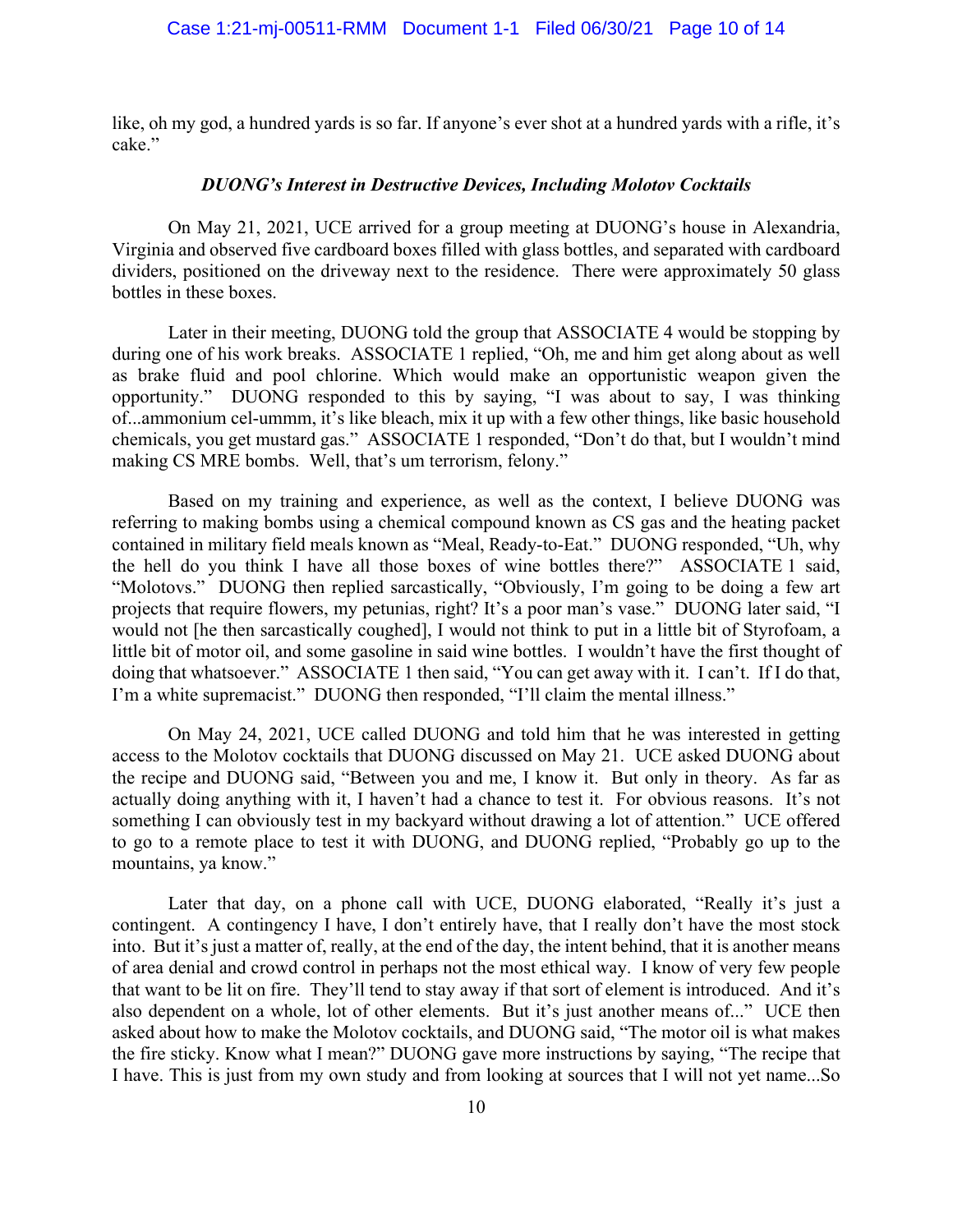it's fuel, motor oil and Styrofoam. The Styrofoam is another petroleum element in there that adds to the costiveness [phonetic] to the flame. But again, this is all just in theory. I have not tested any of this out. And even the material that I do have, and again, I'm very selective in how much material I do have. And it's just bottles right now. And I can make a pretty dumb ass excuse to why I have as many glass bottles as I do, ya know? And I can get away with that. But in combination with spare rags and fuel, it becomes a lot harder to justify." UCE then asked about the accelerant and what kind of gas one should use. DUONG responded by discussing some differences between diesel and regular fuel but said he was not sure.

On this same call, UCE asked if DUONG had any of the other materials ready to go, specifically the Styrofoam. DUONG said, "No. I mean Styrofoam is fairly easy to get your hands on. It's your classic office cups. These are not difficult materials to come by." UCE asked about how to prepare the Styrofoam and asked if it just needs to be crushed up and placed in the fuel, and DUONG said, "Yeah, it's that simple." UCE asked DUONG if he thought about testing any Molotov cocktails and stated that he (UCE) would be interested in testing them. DUONG responded with, "One step at a time. I have certainly enough materials. The only thing that I need would just be the accelerant. And considering all the oil logistical issues we have, it might be a little more difficult to come by than expected. But that's a bridge to cross when we get there." The UCE later told DUONG, "If you're thinking about testing them or something, let me know. Because I wouldn't mind joining for that." And DUONG said, "Gotcha. Well it's in my YouTube search now, so, I half expect some federal agent to be like, 'Hey, what are you doing?'"

Shortly after this call, DUONG followed up with UCE on the encrypted messaging platform, confirming that diesel fuel was "less flammable than regular gas" and thus made a better fuel for Molotov cocktails because "Diesel would be non reactive to open flame."

On May 25, 2021, UCE messaged DUONG via the encrypted messaging platform proposing that they test DUONG's Molotov cocktails at a rock quarry in West Virginia. DUONG responded, "Cool" and suggested that they could "have different venues for different skill level individuals" to train. When UCE asked if DUONG wanted him to ask to use the land so that they could test his Molotov cocktails, DUONG responded "Hell yeah . . . I'd like to see what they do" and indicated that he had "most of the material just a few niche things to pick up," including fuel.

UCE and DUONG eventually settled on a date of June 17, 2021 to test the Molotov cocktails. DUONG said that he was not available on the originally selected date, but that if he and UCE were not able to find an available date soon, then DUONG would just test the Molotov cocktails on his own in his back yard.

In a meeting on June 9, 2021 held at a house in Alexandria, Virginia where they prepared for the test, UCE asked DUONG if he wanted to use glass Kombucha bottles like they were presently drinking from to make Molotov cocktails. DUONG rejected the idea, stating that "My concern is this bottle is a little bit too thick and is not going to shatter on impact." UCE then asked to see what materials he had and planned to bring to the testing location and DUONG said, "I can bring the pieces. The fuel is the part, the last part I want to get because...what I'm trying to avoid is being hit with a conspiracy charge...cause the only thing I have is bottles, right? And just by nature of existing as a human being, I happen to have an excessive amount of textiles and cloth,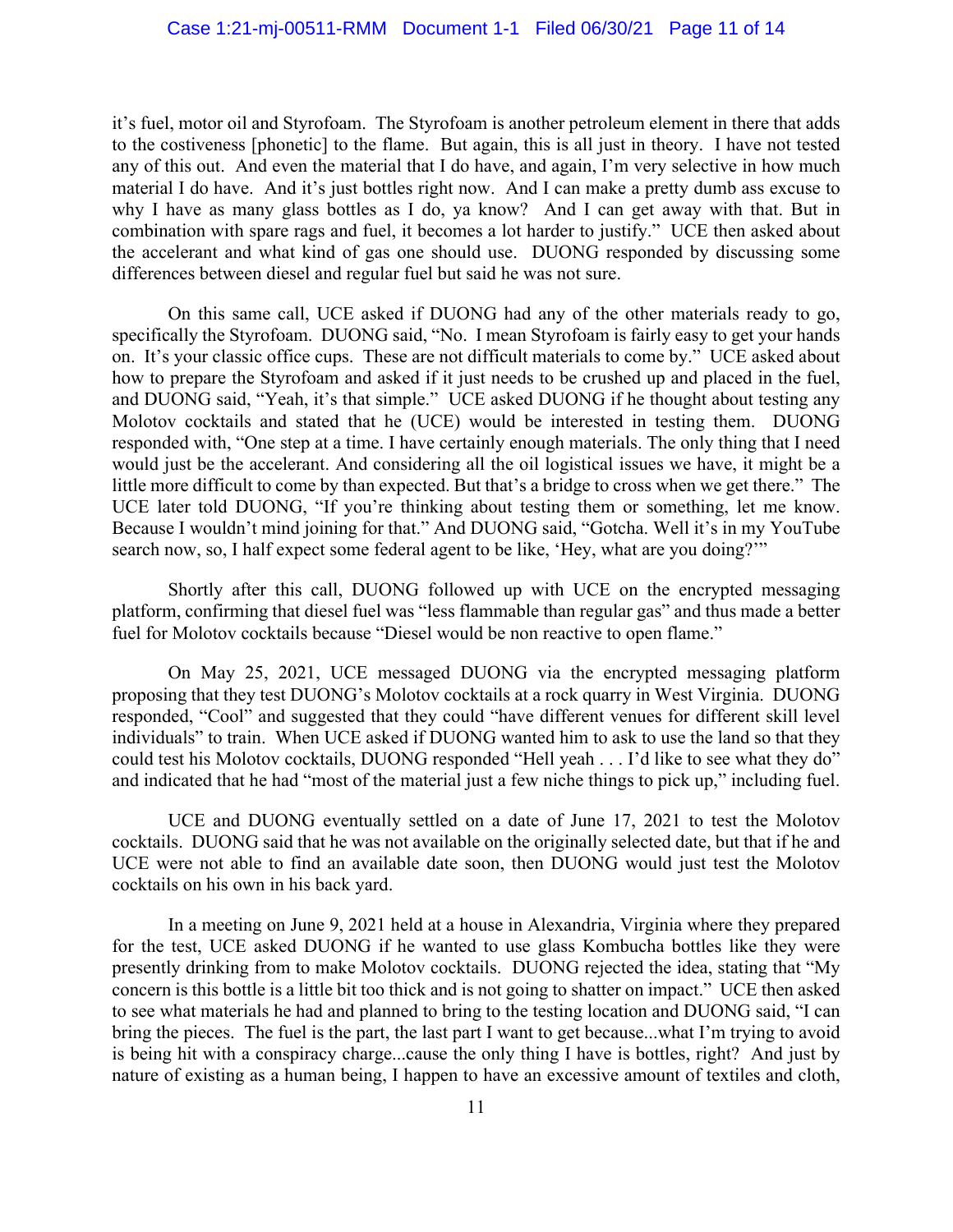ya know? In my home. So maybe, they won't consider it a conspiracy. But having bottles, cloth, fuel, they could hit me with conspiracy charges." DUONG also noted that the wine bottles he was then showing UCE were just the ones he was willing to throw away and experiment on, but that he had "so many more bottles."

DUONG then walked UCE again through directions on how to assemble a Molotov cocktail. DUONG noted that there were numerous YouTube channels that covered this topic but that he was "trying to avoid going to those channels for too much" to avoid attracting attention. He noted that one person on YouTube had made a legal Molotov cocktail after filing a Form One with the ATF "because he was making his own destructive device. Which is what a Molotov cocktail would technically fall under." When UCE asked DUONG if he had filed a Form One to construct a Molotov cocktail, DUONG replied, "Fuck no...but I'm just saying there are ways you could do this legally...but I just don't want to have that attention on me."

DUONG then showed UCE his entire collection of bottles. He had three to four more boxes of glass bottles at the entrance to the basement, as well as the Styrofoam top of a cooler next to the bottles. DUONG informed UCE that he had also been saving motor oil from when he changed the oil in his car, and that he had numerous rags in the form of old clothes. DUONG indicated he intended to get gas when they were closer to the testing location in West Virginia, but that he had a can for the gasoline. He also indicated that he would bring trash bags to the test so that they could clean up after themselves.

UCE asked about how much damage a Molotov cocktail could cause and DUONG said, "It's not so much the damage in and of itself. It's the effect of having fire as a deterrent and being able to deploy that fire where you want it. And in at least in engaging with armored vehicles, if you were to throw it near where the engine is, you could overheat the engine by creating a fire underneath it. That's how you would disable an armored vehicle with a Molotov."

UCE asked for DUONG's plan for the Molotov cocktails and DUONG said, "For me, I'm trying to look at this at a big picture scale...What's the end game here? In some sense you could say the battle is already lost. We just haven't started really shooting each other yet. Or what if we devolve into something like the Spanish civil war where you have pockets of resistance." DUONG explained his opinion of current factions in the U.S. and what a civil war could look like. He then went on to say, "Everything that we've built and set up here is for our own mutual defense. Defense of each other's lives and property. Because I have no faith if the police are wrapped up in things...they are not going to bother with your own defense." DUONG continued, "Yeah, having fire as a deterrent. Again, even a crazy person, right? They're not likely to want to get themselves lit on fire. And it's a good effective means of deterrence in that sense where it's also ammo efficient. I don't have to waste bullets to keep people away. That's the idea."

At a meeting with UCE and ASSOCIATE 3 on June 16, 2021, DUONG told the group about the benefits of using Molotov cocktails to disable vehicles. He said, "So that's what the utility of the Molotov cocktail is. And this is somewhat lost in translation. Cause most people just use it as anarchist, and, oh yeah and burning shit and doing dumb stuff, right? But it actually, you can disable vehicles by that method."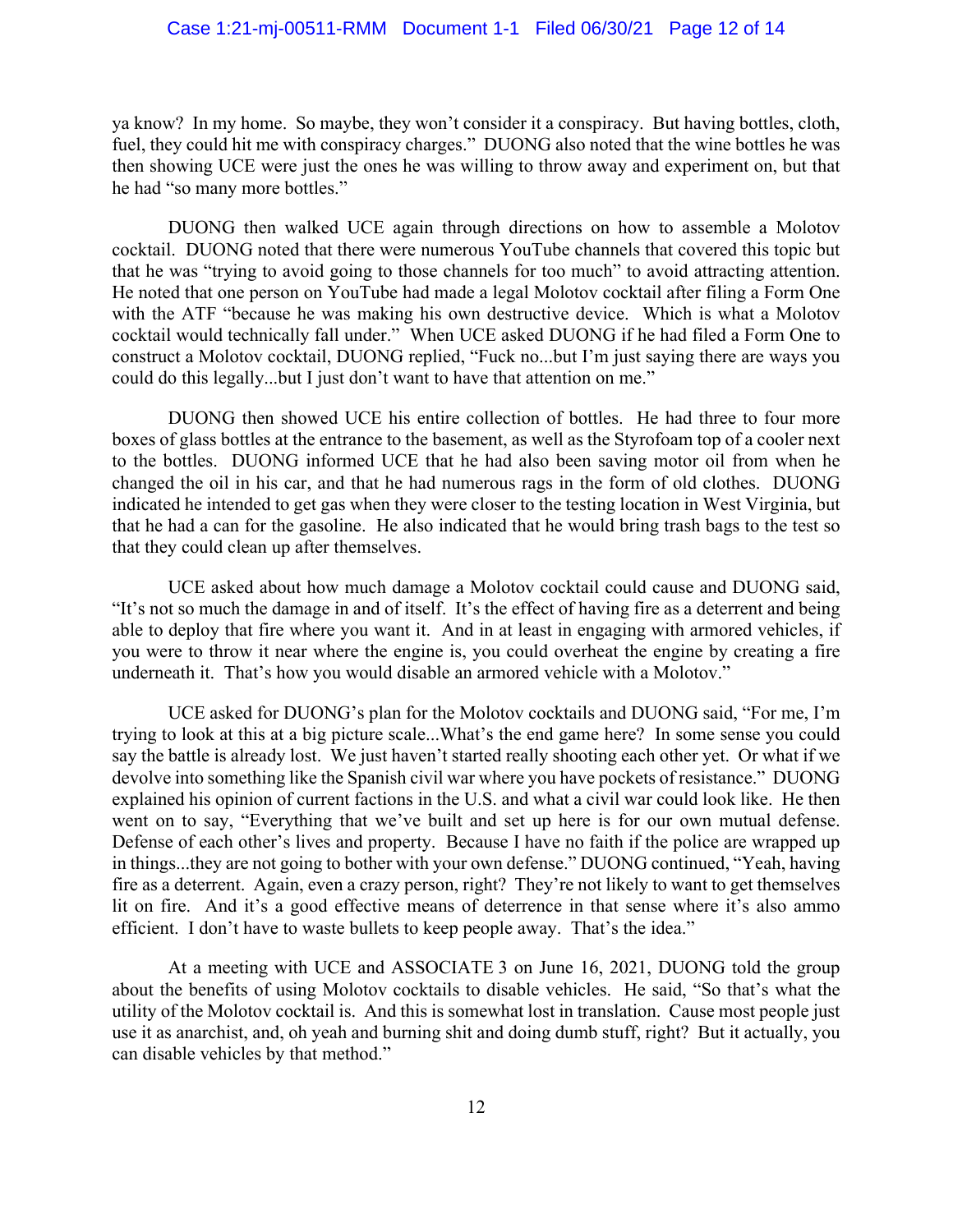#### *The Molotov Cocktail Test Reconnaissance*

On June 17, 2021, UCE was standing with DUONG on the deck of DUONG's house in Alexandria, Virginia and DUONG discussed President Biden's nominee for the director of the ATF, David Chipman. DUONG thought Chipman was a gun-control activist and expressed his concern with him being confirmed as the ATF director. He made a comment about his concern for new firearm regulations he may impose and DUONG said his property could turn into "WACO 2.0" Based on my training and experience, I believe DUONG meant he was willing to barricade himself in his residence in defiance of law enforcement commands and was willing to die in this standoff in a similar manner to the standoff in Waco, Texas with David Koresh.

UCE asked DUONG about testing the Molotov cocktails at the former prison that had been selected as the site of the Molotov test. DUONG said, "Maybe not today, but ya know...I'd certainly be more willing and able to because it's a hell of a lot closer, but...like I said, I'm not committed to doing it today...I kinda of just wanna check it out."

UCE drove to Lorton, Virginia and DUONG followed in his vehicle. UCE and DUONG met at the 7-11 located at 8228 Gunston Corner Lane, Lorton, Virginia. DUONG parked his vehicle there, joined UCE in the UC vehicle, and then continued to the jail located at longitude 38.6854, latitude -77.2417.

At the jail, UCE and DUONG met with an additional undercover FBI employee (UCE 2). After walking the grounds of the jail, UCE asked DUONG what he thought of the facility and DUONG said, "We got the perfect place to do it right there. It'll keep all the stuff right in there...We could do it out here, but, like I said, the gravel here, my only concern is that the gravel is going to kinda loosen up the impact. Cause again, you want the bottle to break...my only concern is, like would it be uncommon, for say like for Fairfax County to roll in here, sit on their phone, watch Netflix, and do whatever...and I was wondering, if there's a way we could do it legitimately, like if we wanted to host a training event here. Would that be possible thru Fairfax County?" UCE 2 told DUONG it was a training site and that he would have to check with his contact if the site could be used legitimately. DUONG discussed the benefits of having some legitimacy to them being there and said, "Again, this is just me watching the bases here. If we were doing that, it would be quick, we're in, we're out. Ya know, no harm, no foul. I'm sure there's plenty of broken glass here. I mean a couple of busted wine bottles is not going to raise too much trouble."

Before DUONG left, UCE asked if DUONG wanted to test Molotov cocktails in this location, and DUONG said, "Yeah, absolutely. Give it about another three weeks. Like I said, money's really tight right now. I gotta have a few boring weekends, stay at home and not do shit."

UCE and DUONG exited the jail property and drove back to DUONG's vehicle. Before departing, DUONG told the UCE, "At a certain point, the price for peace is far too heavy a price to pay...if some tyrant...says, I'm not going to fuck with you, but you have to give me your girl. Is that a price you're willing to pay for peace? At a certain point, as a man...you're gonna have to stand your ground and say no...and technically, you're engaging in war or conflict, but again, what is the price we ultimately pay for peace? Is it subjugation?...We're not a point where people are